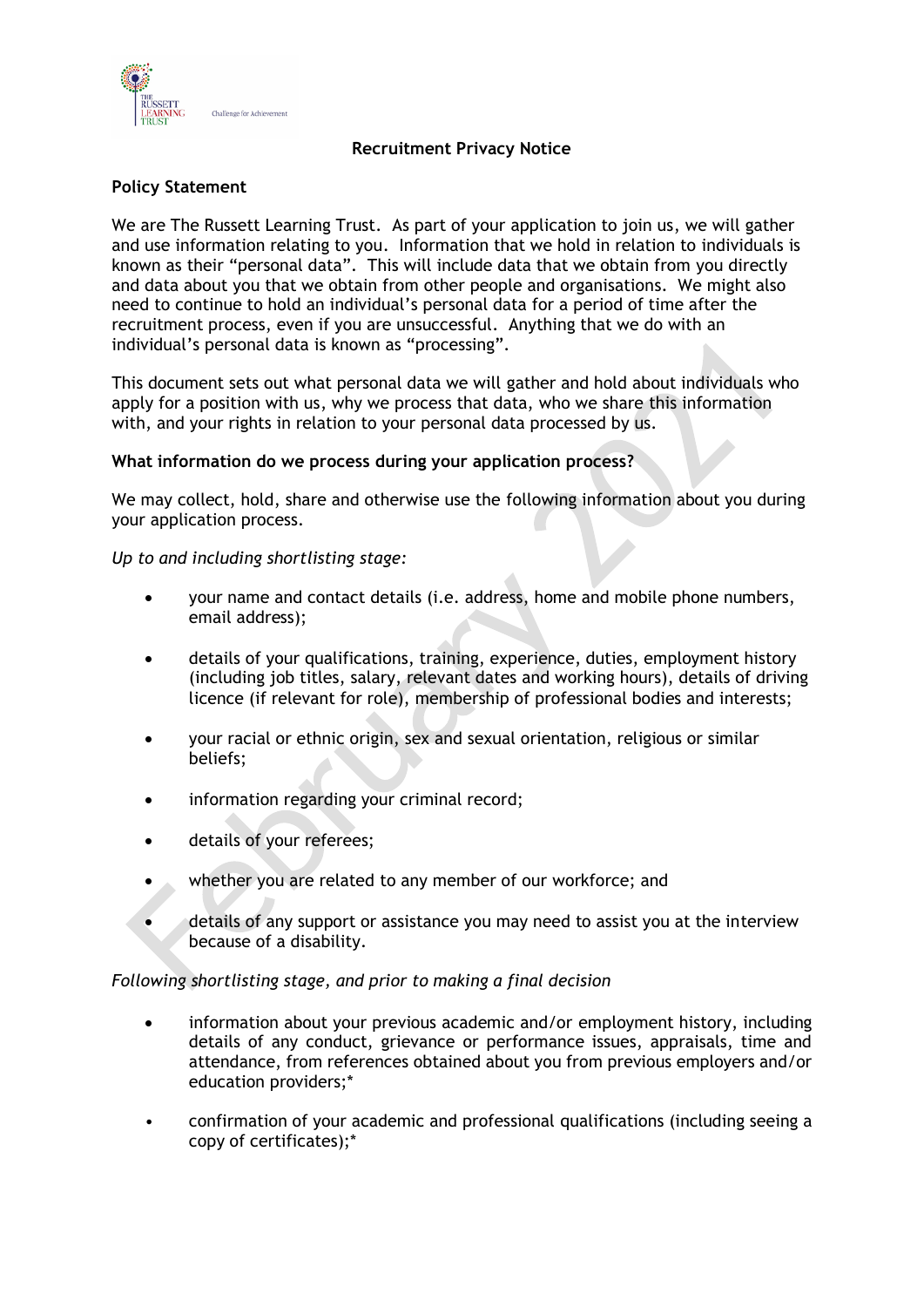- information via the DBS process, regarding your criminal record, in criminal records certificates (CRCs) and enhanced criminal records certificates (ECRCs), whether you are barred from working in regulated activity;\*
- your nationality and immigration status and information from related documents, such as your passport or other identification and immigration information;\*
- medical check to indicate fitness to work;\*
- a copy of your driving licence (or other appropriate documentation as listed on the Home Office list);\*
- if you are a teacher, we will check the National College of Teaching and Leadership ("NCTL") Teachers Services about your teacher status, whether you are subject to a prohibition from teaching order and any other relevant checks (for example Section 128 direction for management posts and EEA teacher sanctions);\* and
- equal opportunities' monitoring data.

You are required (by law or in order to enter into your contract of employment) to provide the categories of information marked (\*) above to us to enable us to verify your right to work and suitability for the position. Without providing us with this information, or if the information is not satisfactory, then we will not be able to proceed with any offer of employment.

If you are employed by us, the information we collect may be included on our Single Central Record. In this scenario, a further privacy notice in relation to data we collect, process, hold and share about you during your time with us, will be issued to you.

#### **Where do we get information from during your application process?**

Depending on the position that you have applied for, we may collect this information from you, your referees (details of whom you will have provided), your education provider, any relevant professional body, the Disclosure and Barring Service (DBS), NCTL and the Home Office, during the recruitment process.

#### **Why do we use this information?**

We will process your personal data during your application process for the purpose of complying with legal obligations, carrying out tasks which are in the public interest, and taking steps with a view to entering into an employment contract with you. This includes:

- to assess your suitability for the role you are applying for;
- to take steps to enter into a contract with you;
- to check that you are eligible to work in the United Kingdom or that you are not prohibited from teaching; and
- so that we are able to monitor applications for posts in the Trust/Academy/School to ensure that we are fulfilling our obligations under the public sector equality duty under the Equality Act 2010.

#### **How long will we hold information in relation to your application?**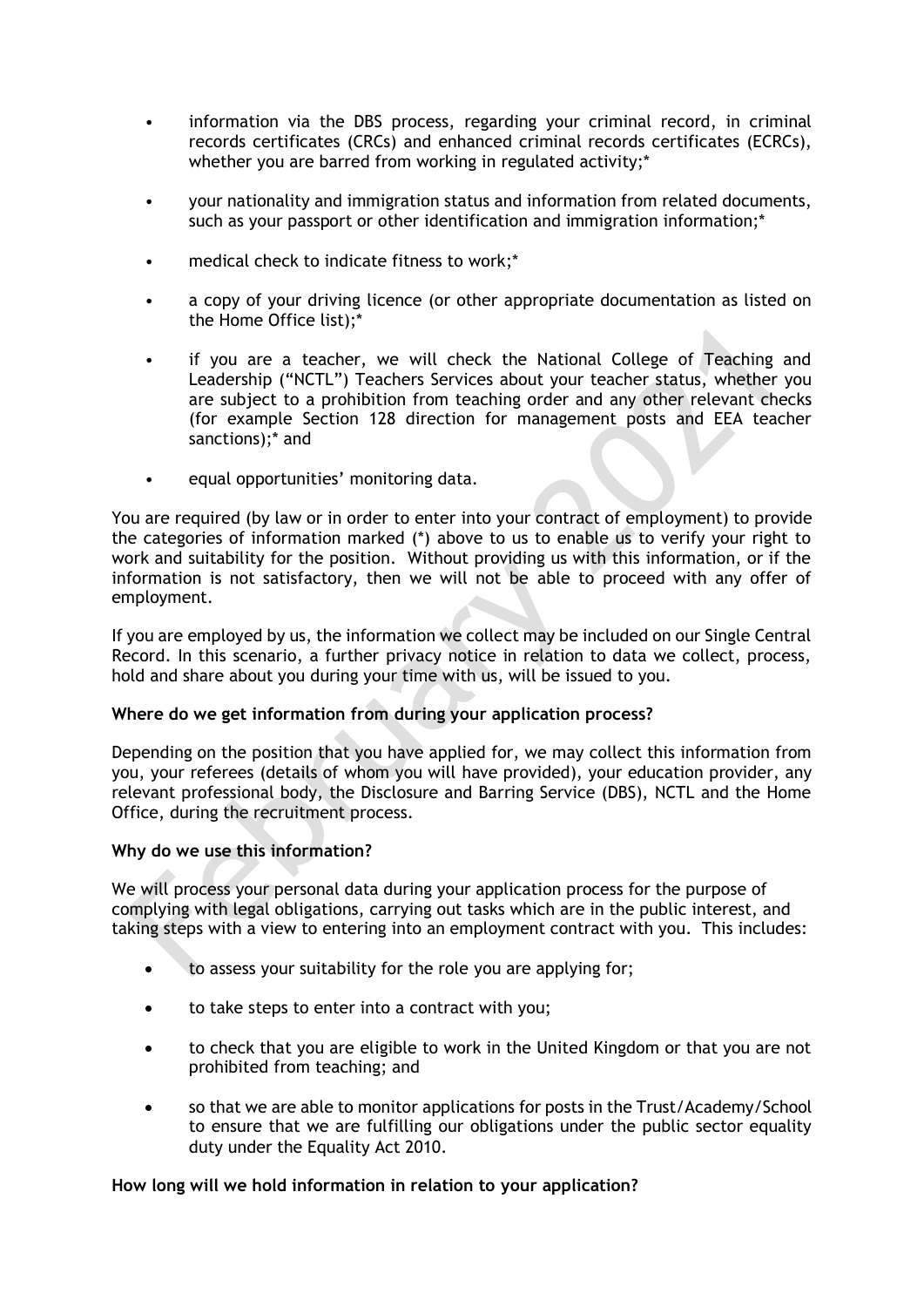We will hold information relating to your application only for as long as necessary. If you are successful then how long we need to hold on to any information will depend on type of information. For further detail please see our Retention and Destruction Policy.

If you are unsuccessful we will hold your personal data only for six months, after which time it is securely deleted.

### **Who will we share information with about your application?**

### *Academy*

We will not share information gathered during your application process with third parties, other than professional advisors such as legal and HR advisors.

### **Rights in relation to your personal data**

All individuals have the right to request access to personal data that we hold about them. To make a request for access to their personal data, individuals should contact:

### Catherine Lewis

Please also refer to our Data Protection Policy for further details on making requests for access to personal data.

Individuals also have the right, in certain circumstances, to:

- Object to the processing of their personal data
- Have inaccurate or incomplete personal data about them rectified
- Restrict processing of their personal data
- Object to the making of decisions about them taken by automated means
- Have your data transferred to another organisation
- Claim compensation for damage caused by a breach of their data protection rights

If an individual wants to exercise any of these rights then they should contact Catherine Lewis. The law does not oblige the school to comply with all requests. If the school does not intend to comply with the request then the individual will be notified of the reasons why in writing.

# **Concerns**

If an individual has any concerns about how we are using their personal data then we ask that they contact our Data Protection Officer in the first instance. However an individual can contact the Information Commissioner's Office should they consider this to be necessary, at [https://ico.org.uk/concerns/.](https://ico.org.uk/concerns/)

# **Contact**

If you would like to discuss anything in this privacy notice, please contact either:

The external DPO Service which has been commissioned from Cheshire West and Chester.